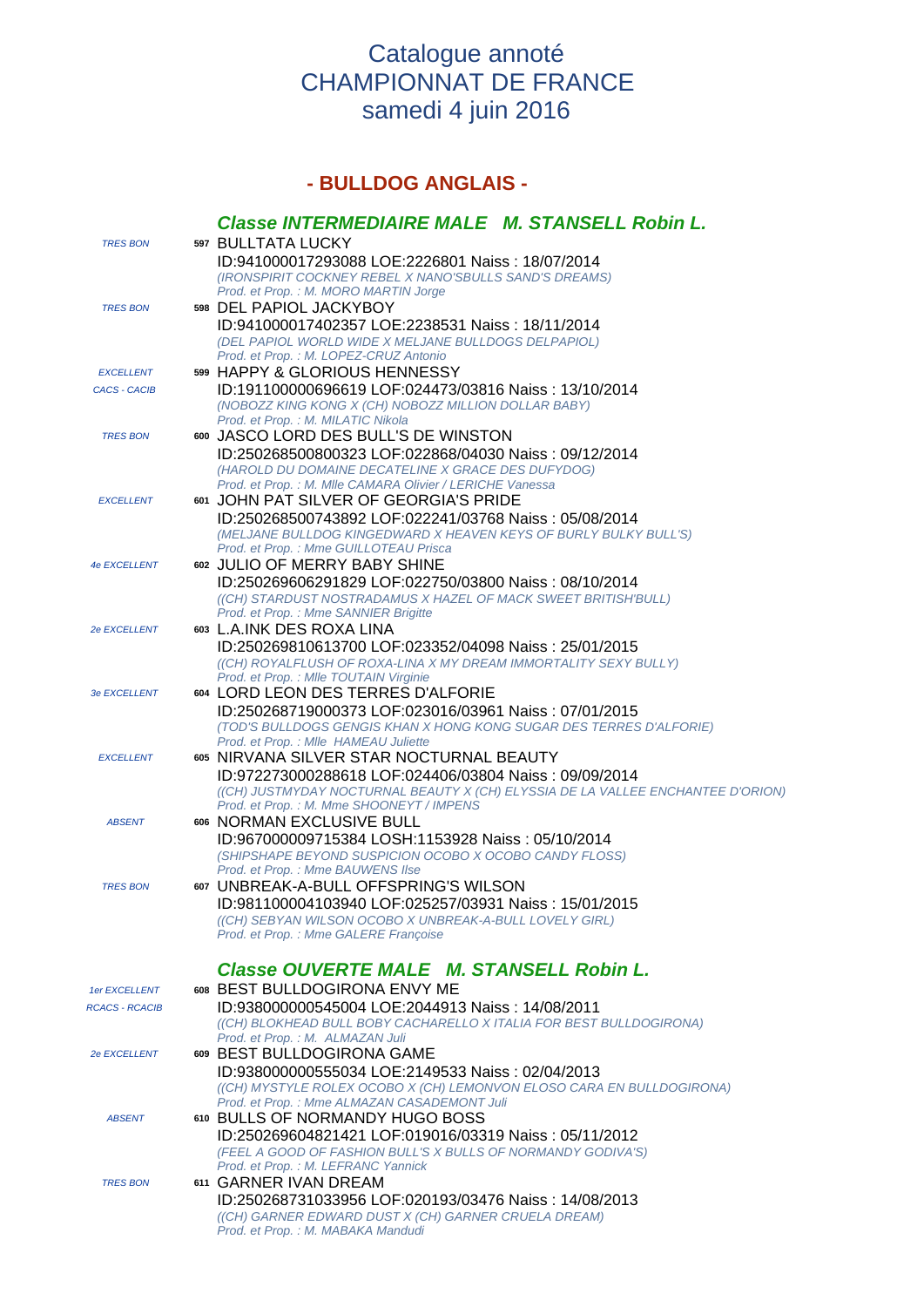| <b>TRES BON</b>     | 612 HARAGORN DES PROTECTEURS D'ASTORIE                                                                                                    |
|---------------------|-------------------------------------------------------------------------------------------------------------------------------------------|
|                     | ID:250268710325234 LOF:019460 Naiss: 29/12/2012<br>(FATAL-BAZOOKA DE LA PLAINE DU CHENE SAINT MARTIN X BREIZH BULLY FILOMENE)             |
|                     | Prod. et Prop. : Mlle CADORET Katia                                                                                                       |
| <b>EXCELLENT</b>    | 613 HARRY POTTER DE WINOOKA                                                                                                               |
|                     | ID:250269604701340 LOF:017914/03128 Naiss: 04/05/2012                                                                                     |
|                     | (SAINTGEORGES FLASH HARRY OF BANDAPART X EILIE DE WINOOKA)<br>Prod. et Prop. : M. JULOU Joël                                              |
| <b>TRES BON</b>     | 614 ICARE DES BULLS DES HAUTES FALAISES                                                                                                   |
|                     | ID:250268711070432 LOF:021248/03647 Naiss: 12/10/2013                                                                                     |
|                     | ((CH) FATAL-BAZOOKA DE LA PLAINE DU CHENE SAINT MARTIN X RED ROSE MY GAL-BULL)                                                            |
|                     | Prod. et Prop. : Mme LEGRIS Aurélie                                                                                                       |
| <b>3e EXCELLENT</b> | 615 IELTONE DES BULLJACKS DES BESTFRIENDS                                                                                                 |
|                     | ID:250269604983635 LOF:019957/03452 Naiss: 17/06/2013<br>(D'JERK (DIT D'JACK) DES DOMAINES DE TRYSKELL X FRICHTYE DES DUNES DE MONDOPALE) |
|                     | Prod. et Prop. : MIle CLOUET Géraldine                                                                                                    |
| <b>EXCELLENT</b>    | 616 IMPACT GOLD DES BULLS DES HAUTES FALAISES                                                                                             |
|                     | ID:250268711070172 LOF:021253/03751 Naiss: 18/10/2013                                                                                     |
|                     | ((CH) FATAL-BAZOOKA DE LA PLAINE DU CHENE SAINT MARTIN X GOLDEN BULL ROXETTE)                                                             |
| <b>TRES BON</b>     | Prod. et Prop. : Mme LEGRIS Aurélie<br>617 IMPRESSIVE BULL LEO                                                                            |
|                     | ID:981100002786304 LOSH:1122108 Naiss: 24/11/2012                                                                                         |
|                     | (SEBYAN WILSON OCOBO X IMPRESSIVE BULL KANDY PRIDE)                                                                                       |
|                     | Prod. et Prop. : Mme JEROME Véronique                                                                                                     |
| <b>ABSENT</b>       | 618 JAKE-OB BULL'S DES MONTS                                                                                                              |
|                     | ID:250269810314130 LOF:021561/03672 Naiss: 07/04/2014                                                                                     |
|                     | (BRITHISPANISH JAKE MATE X BULL'S OF NORMANDY GODZILLA)<br>Prod. et Prop.: Mme FORTIN Magda                                               |
| <b>ABSENT</b>       | 619 LORD OF THE SOFA IMPERIAL BONAPARTE                                                                                                   |
|                     | ID:250268730205800 LOF:019457/03380 Naiss: 03/04/2013                                                                                     |
|                     | (BONAPARTE DU LOCH VICTORIA'S BULLS X FALLING IN LOVE ZOE DU LOCH VICTORIA'S BULLS)                                                       |
|                     | Prod. et Prop. : Mme BROUTE Joëlle                                                                                                        |
| <b>4e EXCELLENT</b> | 620 NICKELSON SILVER LORD NOCTURNAL BEAUTY                                                                                                |
|                     | ID:972273000299167 LOSH:1150345 Naiss: 09/09/2014<br>((CH) JUST MY DAY NOCTURNAL BEAUTY X (CH) ELYSSIA DE LA VALLEE ENCHANTEE D'ORION)    |
|                     | Prod. et Prop.: M. Mlle SCHOONEYT Xavier / IMPENS Bianca                                                                                  |
| <b>TRES BON</b>     | 621 PERFECT SCREAM TAURINO                                                                                                                |
|                     | ID:939000010705348 MET:369/14 Naiss: 11/03/2014                                                                                           |
|                     | (GARCEL BULL CONSTANTINE X SOTAKAL ETNA)<br>Prod. et Prop. : Mme SZABO Melinda                                                            |
| <b>ABSENT</b>       | 622 RESPECT A BULL GRAND CRUSH                                                                                                            |
|                     | ID:528140000565797 NHSB:2960016 Naiss: 28/03/2014                                                                                         |
|                     | (SEBYAN WILSON OCOBO X RESPECT A BULL JUST BE UNIQUE)                                                                                     |
|                     | Prod. et Prop.: M. VISSERS Marcel                                                                                                         |
| <b>TRES BON</b>     | 623 ROYAL FLUSH OF ROXA-LINA<br>ID:981020005587714 AKC:NP31283904 Naiss: 10/03/2012                                                       |
|                     | ((CH) CHEROKEE ORIGIN JUST JOHNNY X ROYAL FLUSH BULLDOGS VEGAS)                                                                           |
|                     | Prod. et Prop.: Mme HANSEN                                                                                                                |
| <b>ABSENT</b>       | 624 SHIPSHAPE BEYOND SUSPICION OCOBO                                                                                                      |
|                     | ID:958000002341038 LOSH:? Naiss: 02/07/2013                                                                                               |
|                     | (OCOBO BUBBLE GUM X SHIPSHAPE EDITH'S PRIDE)<br>Prod. et Prop.: M. DAVIS-WATKINS                                                          |
| <b>TRES BON</b>     | 625 YVAN ILLIMON                                                                                                                          |
|                     | ID:972274000107599 LOF:018789/03069 Naiss: 17/12/2011                                                                                     |
|                     | (GOSIN'S HUGO X LARA ILLIMON)                                                                                                             |
|                     | Prod. et Prop.: M. Mme MELICHOVA Ildiko et Monika                                                                                         |
|                     |                                                                                                                                           |
|                     | Classe CHAMPION MALE M. STANSELL Robin L.<br>626 JUST MY DAY NOCTURNAL BEAUTY                                                             |
| 1er EXCELLENT       | ID:972273000016033 LOSH:1088859 Naiss: 10/10/2010                                                                                         |
|                     | (MERRIVEEN TOUCH OF LUCK X DEBORA BULL PARD)                                                                                              |
|                     | Prod. et Prop.: M. Mlle SCHOONEYT Xavier / IMPENS Bianca                                                                                  |
|                     |                                                                                                                                           |
|                     | Classe JEUNE MALE M. STANSELL Robin L.                                                                                                    |
| <b>ABSENT</b>       | 627 BAMABADOR ALCHEMIST                                                                                                                   |
|                     | ID:900032002748213 MNE:1003/15BUL Naiss: 29/07/2015                                                                                       |
|                     | ((CH) MELLOWMOOD PRIDE X (CH) MELLOWMOOD QUEEN OF DIAMONDS)<br>Prod. et Prop.: M. BROWRO Perovic                                          |
| <b>ABSENT</b>       | 628 BUBBLE STEEL LANNISTER TYRION                                                                                                         |
|                     | ID:250268731361301 LOF:024307/04021 Naiss: 28/04/2015                                                                                     |
|                     | ((CH) IMPACT GOLD DES BULLS DES HAUTES FALAISES X (CH) GARNER HONEY DREAM)                                                                |
|                     | Prod. et Prop. : Mme DAUDIN Carole                                                                                                        |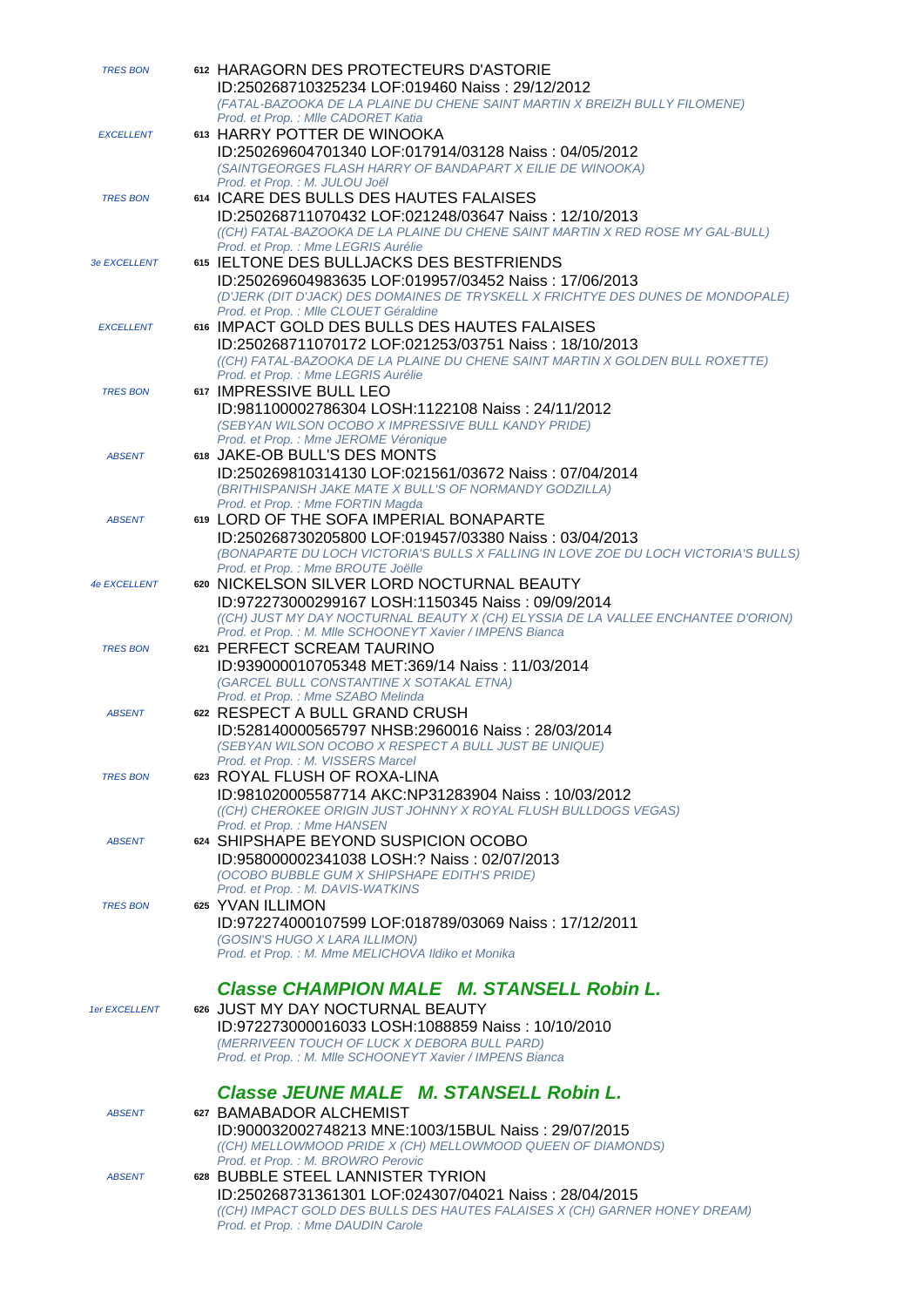| 1er EXCELLENT          | 629 KING'S FEELING RINGO STAR                                                                                                |
|------------------------|------------------------------------------------------------------------------------------------------------------------------|
|                        | ID:938000000750624 LOE:2247519 Naiss: 19/03/2015                                                                             |
| Meilleur de race       | (MELJANE KING CHARLES X KING'S FEELING BLUE MOON)                                                                            |
| Meilleur jeune         | Prod. et Prop. : Mme CIGANDA AMPARO<br>630 LAFONTAINE                                                                        |
| <b>TRES BON</b>        | ID:250268500824837 LOF:023920/04026 Naiss: 07/06/2015                                                                        |
|                        | (HIGGINS DU BOIS LUNAIN X FRAMBOISE DES TERRES DU DOUX LIEU)                                                                 |
|                        | Prod. et Prop.: M. DELAFOSSE Gautier                                                                                         |
| <b>TRES BON</b>        | 631 LE PETIT FILOU                                                                                                           |
|                        | ID:250268600052921 LOF:023444 Naiss: 05/04/2015                                                                              |
|                        | (MYSTYLE TEDDY BOY X SMOOTH POWER PACK L'ANGELO LOLITA)                                                                      |
|                        | Prod. et Prop.: M. Mme TREIBER Ralf / ROTH Yolande                                                                           |
| <b>2e EXCELLENT</b>    | 632 LEONIDAS DES CROQU'N BULLS                                                                                               |
|                        | ID:250269606460456 LOF:023696/04006 Naiss: 10/05/2015                                                                        |
|                        | ((CH) MR JEANS FROM THE BULLS COMPAGNIE MELLOWMOOD X BLUXUS EXETER)<br>Prod. et Prop. : M. Mme VOLEAU Thierry et Nathanaëlle |
| <b>TRES BON</b>        | 633 LINCOLN DU DOMAINE DES CALINS                                                                                            |
|                        | ID:250269606428198 LOF:023762/04019 Naiss: 30/04/2015                                                                        |
|                        | (OCOBO KING OF HEARTS MYSTYLE X GRACE STAR DU DOMAINE DES CALINS)                                                            |
|                        | Prod. et Prop. : Mme OLLIVIER Anita                                                                                          |
| <b>4e EXCELLENT</b>    | 634 LLOYD DES ROXA LINA                                                                                                      |
|                        | ID:250269810323274 LOF:023549/04048 Naiss: 09/03/2015                                                                        |
|                        | (EDY DES ROXA LINA X ITSY BITSY DES ROXA LINA)                                                                               |
|                        | Prod. et Prop. : MIIe TOUTAIN Virginie                                                                                       |
| 3e EXCELLENT           | 635 MELJANE SLEEPY JOE                                                                                                       |
|                        | ID:941000018228921 LOF:027276/04172 Naiss: 26/06/2015<br>((CH) RICATORI KING OF MELJANE X MELJANE BULLDOGS MARIE)            |
|                        | Prod. et Prop.: Mme STAINSFORTH Melanie                                                                                      |
|                        |                                                                                                                              |
|                        | Classe PUPPY MALE M. STANSELL Robin L.                                                                                       |
| <b>TRES PROMETTEUR</b> | 636 KUPAKOS EVERYDAY HERO                                                                                                    |
|                        | ID:941000018511162 MET:00494/15 Naiss: 17/09/2015                                                                            |
|                        | ((CH) RICATORI KING OF MELJANE X (CH) KUPAKOS DANIYA)                                                                        |
|                        | Prod. et Prop. : Mme SIMONCSIK Rita                                                                                          |
| <b>ABSENT</b>          | 637 LEADER OF MY HEART DE KALINKA DES ROCHES BLANCHES                                                                        |
|                        | ID:250269802431831 LOF:024858/04125 Naiss: 14/11/2015                                                                        |
|                        | ((CH) SMOOTH POWER PACK GIGOLO GINO GAETANO X TELMA)                                                                         |
| <b>ABSENT</b>          | Prod. et Prop. : MIIe PARCHINA Marina<br>638 LENNOX LEWIS DE KALINKA DES ROCHES BLANCHES                                     |
|                        | ID:250269802428631 LOF:024859 Naiss: 14/11/2015                                                                              |
|                        | ((CH) SMOOTH POWER PACK GIGOLO GINO GAETANO X TELMA)                                                                         |
|                        | Prod. et Prop. : MIIe PARCHINA Marina                                                                                        |
| <b>ABSENT</b>          | 639 ONASSIS JUNIOR THE EXCLUSIVE BULL                                                                                        |
|                        | ID:967000009788285 LOSH:349064 Naiss: 19/10/2015                                                                             |
|                        | (OCOBO ONASSIS X MYSTYLE BRITNEY)                                                                                            |
|                        | Prod. et Prop. : Mme BAUWENS Ilse                                                                                            |
|                        | Classe INTERMEDIAIRE FEMELLE M. STANSELL Robin L.                                                                            |
|                        |                                                                                                                              |
| 2e EXCELLENT           | 640 BABY JANE                                                                                                                |
|                        | ID:380260002261079 LOI:14/152655 Naiss: 13/09/2014<br>(OCOBO CANDY KING X NOBOZZ PROPER LADY)                                |
|                        | Prod. et Prop. : M. GADESCHI Robi                                                                                            |
| <b>TRES BON</b>        | 641 JACKIE BROWN BULLS SAVE THE QUEEN                                                                                        |
|                        | ID:250269606297962 LOF:022375 Naiss: 26/08/2014                                                                              |
|                        | ((CH) IMPRESSIVE BULL KWINSTON X (CH) MELLOWMOOD HEART OF GOLD)                                                              |
|                        | Prod. et Prop. : M.Mlle GARCIA Allan / LE FLEM Aurélie                                                                       |
| <b>EXCELLENT</b>       | 642 JIBOULEE FOLK DE PLANCHEVIENNE                                                                                           |
|                        | ID:250268500727951 LOF:022290/05760 Naiss: 08/07/2014                                                                        |
|                        | (STARDUST MARTELLO X GALICA CENTIFOLIA DE PLANCHEVIENNE)<br>Prod. et Prop. : MIIe PITAULT Béatrice                           |
| <b>4e EXCELLENT</b>    | 643 JUANITA BANANA DEL CALIBORSO                                                                                             |
|                        | ID:250268500728503 LOF:022135/05671 Naiss: 15/06/2014                                                                        |
|                        | ((CH) ICEGLINT I'M WILLIAM X LIKEAQUEEN OF THE TIVOLI BULLS)                                                                 |
|                        | Prod. et Prop. : MIIe HADDAD Virginie                                                                                        |
| <b>EXCELLENT</b>       | 644 KING'S FEELING BULL ANAIS                                                                                                |
|                        | ID:938000000770353 LOE:2239925 Naiss: 28/10/2014                                                                             |
|                        | ((CH) SEALAVILLE HE'S ASHLEY X KING'S FEELING BULL TIFFANY)<br>Prod. et Prop. : Mme CIGANDA AMPARO                           |
| <b>ABSENT</b>          | 645 NIKITA BULLBUZZER                                                                                                        |
|                        | ID:972273000288632 LOSH:1154895 Naiss: 28/11/2014                                                                            |
|                        | ((CH)LEWIS BULLBUZZER X (CH) IMPRESSIVE BULL LILLYROSE)                                                                      |
|                        | Prod. et Prop.: M. Mme CATRY Michel / VAN DE MEIRSSCHE Fabienne                                                              |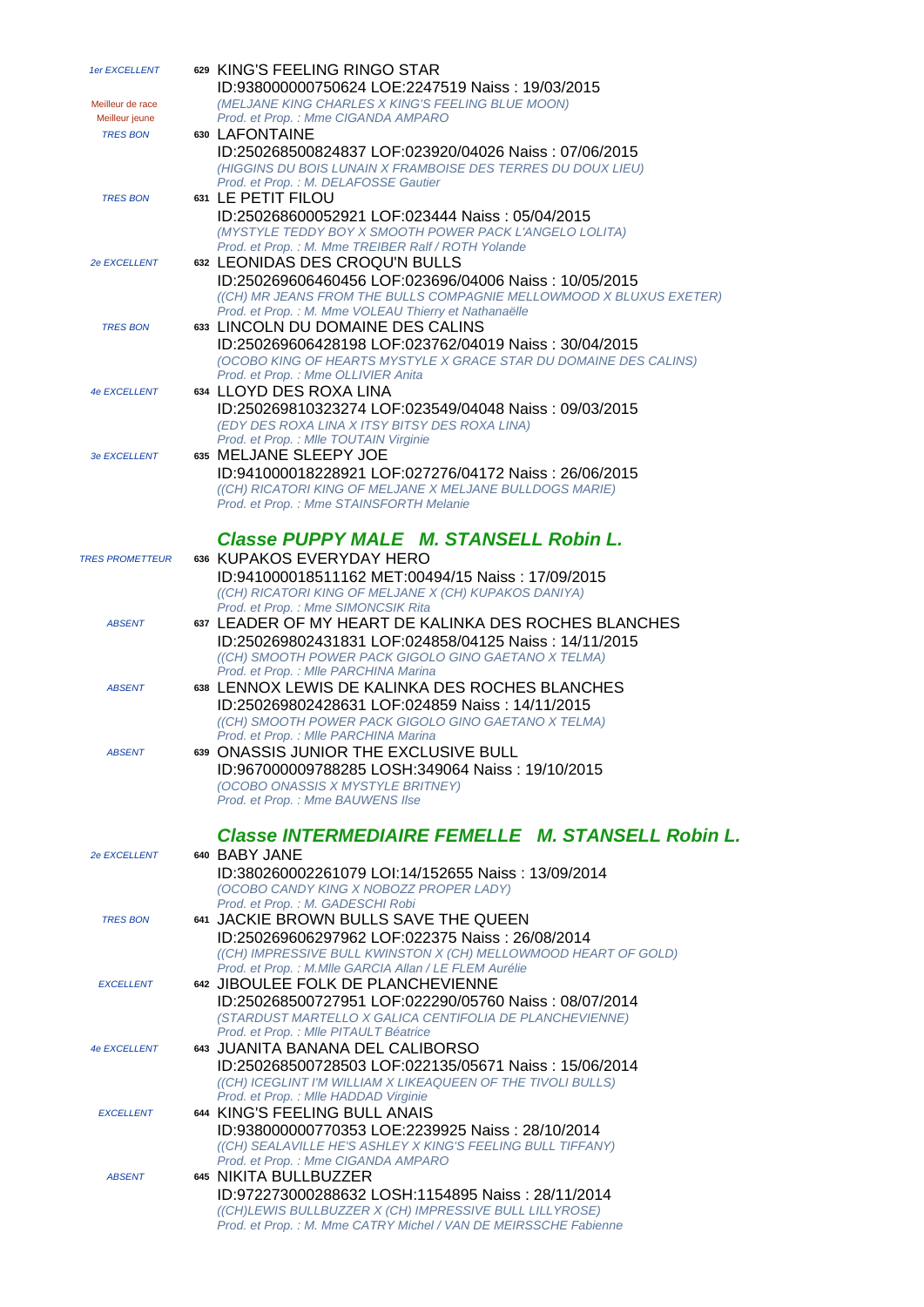| 1er EXCELLENT         | 646 SMOOTH POWER PACK NOUGAT CAKE NEELE                                                                                                                                           |
|-----------------------|-----------------------------------------------------------------------------------------------------------------------------------------------------------------------------------|
| <b>RCACS - RCACIB</b> | ID:945000001505461 VDH:EN COURS Naiss: 08/11/2014<br>(SMOOTH POWER PACK GIGOLO GINO GAETANO X SMOOTH POWER PACK DUFFY DREAM DARLING)<br>Prod. et Prop.: Mme SELLE-TREIBER Bettina |
| <b>3e EXCELLENT</b>   | 647 UNBREAK A BULL ONLY YOU                                                                                                                                                       |
|                       | ID:981100004108580 LOSH:1155796 Naiss: 15/01/2015<br>(SEBYAN WILSON OCOBO X UNBREAK A BULL LOVELY GIRL)                                                                           |
| <b>TRES BON</b>       | Prod. et Prop.: Mme GALERE Françoise<br>648 UNBREAK-A-BULL NEW WAVE                                                                                                               |
|                       | ID:981100004020361 LOF:024834/05825 Naiss: 10/07/2014                                                                                                                             |
|                       | ((CH) IMPRESSIVE BULL HIRON LORD X IMPRESSIVE BULL LADY MC BETH)<br>Prod. et Prop.: Mme GALERE Francoise                                                                          |
|                       | Classe OUVERTE FEMELLE M. STANSELL Robin L.                                                                                                                                       |
| 4e EXCELLENT          | 649 BULLBUZZER NELLY<br>ID:972273000289733 LOSH:1154894 Naiss: 28/11/2014                                                                                                         |
|                       | (BULLBUZZER LEWIS X IMPRESSIVE BULL LILLYROSE)                                                                                                                                    |
| <b>EXCELLENT</b>      | Prod. et Prop.: M. CATRY-VANDE MEIRRSCHE Michel<br>650 BULLS OF NORMANDY JZERBA                                                                                                   |
|                       | ID:250269606183020 LOF:022690/06001 Naiss: 29/05/2014                                                                                                                             |
|                       | (FEEL A GOOD OF FASHION BULL'S X BULLS OF NORMANDY GRAZIELLA)                                                                                                                     |
|                       | Prod. et Prop.: MM. LEFRANC Yannick / BAROIS Allan                                                                                                                                |
| <b>EXCELLENT</b>      | 651 EXCLUSIVE BULL NATURALE BEAUTY VICTORIA<br>ID:967000009656008 LOSH:1144531 Naiss: 04/06/2014                                                                                  |
|                       | (OCOBOCANDY MAN CAN X IMPRESSIVE BULL LADY WILSON)                                                                                                                                |
|                       | Prod. et Prop. : Mme BAUWENS Ilse                                                                                                                                                 |
| <b>TRES BON</b>       | 652 GINETTE-BEAUTE DU SQUARE DU P'TIT QUINQUIN<br>ID:250269801730131 LOF:016291/04456 Naiss: 09/08/2011                                                                           |
|                       | (FARNIENTE SPENSIERATO DEL CALIBORSO X ELOISE-BEAUTE DU SQUARE DU P'TIT QUINQUIN)                                                                                                 |
|                       | Prod. et Prop. : MIIe ROCCHIA Pascale                                                                                                                                             |
| <b>EXCELLENT</b>      | 653 GUERNESEY OF MACK SWEET BRITISH'BULL                                                                                                                                          |
|                       | ID:250269604478118 LOF:016892/04475 Naiss: 21/08/2011<br>(CRAZY HORSE OF MACK SWEET BRITISH'BULL X CHELSEA OF MACK SWEET BRITISH'BULL)                                            |
|                       | Prod. et Prop. : M. Mme CHALET Stéphane et Christine                                                                                                                              |
| <b>TRES BON</b>       | 654 HERMIONE DES ROXA LINA                                                                                                                                                        |
|                       | ID:250269604877968 LOF:018486/04877 Naiss: 17/10/2012<br>(EDY DES ROXA LINA X GUIMAUVE OF THE POST OFFICE DU KING ARTHUR)                                                         |
|                       | Prod. et Prop. : MIIe TOUTAIN Virginie                                                                                                                                            |
| <b>ABSENT</b>         | 655 ILDA DES ROXA LINA                                                                                                                                                            |
|                       | ID:250269606114699 LOF:020961/05521 Naiss: 05/11/2013<br>((CH) ROYALFLUSH OF ROXA-LINA X ELMIRA DES ROXA LINA)                                                                    |
|                       | Prod. et Prop. : MIIe TOUTAIN Virginie                                                                                                                                            |
| <b>EXCELLENT</b>      | 656 IMPOSSIBLE FLUORESCENTE DES BULLJACKS DES BESTFRIENDS                                                                                                                         |
|                       | ID:250269604983617 LOF:019952/05138 Naiss: 17/06/2013                                                                                                                             |
|                       | (D'JERK (DIT D'JACK) DES DOMAINES DE TRYSKELL X FRICHTYE DES DUNES DE MONDOPALE)<br>Prod. et Prop. : MIIe CLOUET Géraldine                                                        |
| <b>ABSENT</b>         | 657 INDIA STAR DU DOMAINE DES CALINS                                                                                                                                              |
|                       | ID:250269604895049 LOF:019565/04979 Naiss: 30/01/2013                                                                                                                             |
|                       | (BRITANIC MAJOR SHARPE OCOBO X E'LLE STAR DU DOMAINE DES CALINS)<br>Prod. et Prop. : Mme OLLIVIER Anita                                                                           |
| <b>ABSENT</b>         | 658 INDRASS                                                                                                                                                                       |
|                       | ID:250268731053321 LOF:020569/05444 Naiss: 30/10/2013                                                                                                                             |
|                       | (FAMOUS-BOY DU GRAND MOLOSSE X FAUSTINE)<br>Prod. et Prop. : Mme STENGEL Patricia                                                                                                 |
| <b>EXCELLENT</b>      | 659 J'ADMIRE DES DUNES DE MONDOPALE                                                                                                                                               |
|                       | ID:250268500687163 LOF:021570/05509 Naiss: 18/03/2014                                                                                                                             |
|                       | (ELTON DU DOMAINE DU CHANT DES CIGALES X GUEULE D'AMOUR DES DUNES DE MONDOPALE)<br>Prod. et Prop. : Mme TRONEL Sophie                                                             |
| <b>TRES BON</b>       | 660 JADORE DES LOUPS DU ROUMOIS                                                                                                                                                   |
|                       | ID:250269606176681 LOF:021648/05753 Naiss: 05/03/2014                                                                                                                             |
|                       | (GAVROCHE DE L'EMPIRE DES ELFES X GERALDINE DES DUFYDOG)<br>Prod. et Prop. : M. LOUE Bruno                                                                                        |
| <b>EXCELLENT</b>      | 661 J'M TA GUEULE DES DUNES DE MONDOPALE                                                                                                                                          |
|                       | ID:250268500685231 LOF:021930/05596 Naiss: 16/05/2014                                                                                                                             |
|                       | (ELTON DU DOMAINE DU CHANT DES CIGALES X GAYA DE SIR SCRATCH AND CO)                                                                                                              |
| <b>ABSENT</b>         | Prod. et Prop.: Mme TRONEL Sophie<br>662 KISS SEXY BULLY                                                                                                                          |
|                       | ID:981100002706825 LOSH:1108392 Naiss: 28/11/2011                                                                                                                                 |
|                       | (IMPRESSIVE BULL HIGHLANDER X IMPRESSIVE BULL HONOLULU)                                                                                                                           |
| <b>EXCELLENT</b>      | Prod. et Prop.: Mme WESSE Cynthia<br>663 LE PARADIS DES ROIS IMPULSE                                                                                                              |
|                       | ID:250269606091447 LOF:020873/05493 Naiss: 10/12/2013                                                                                                                             |
|                       | (GAVROCHE DE L'EMPIRE DES ELFES X GRACE SIERAKOWIANKA)                                                                                                                            |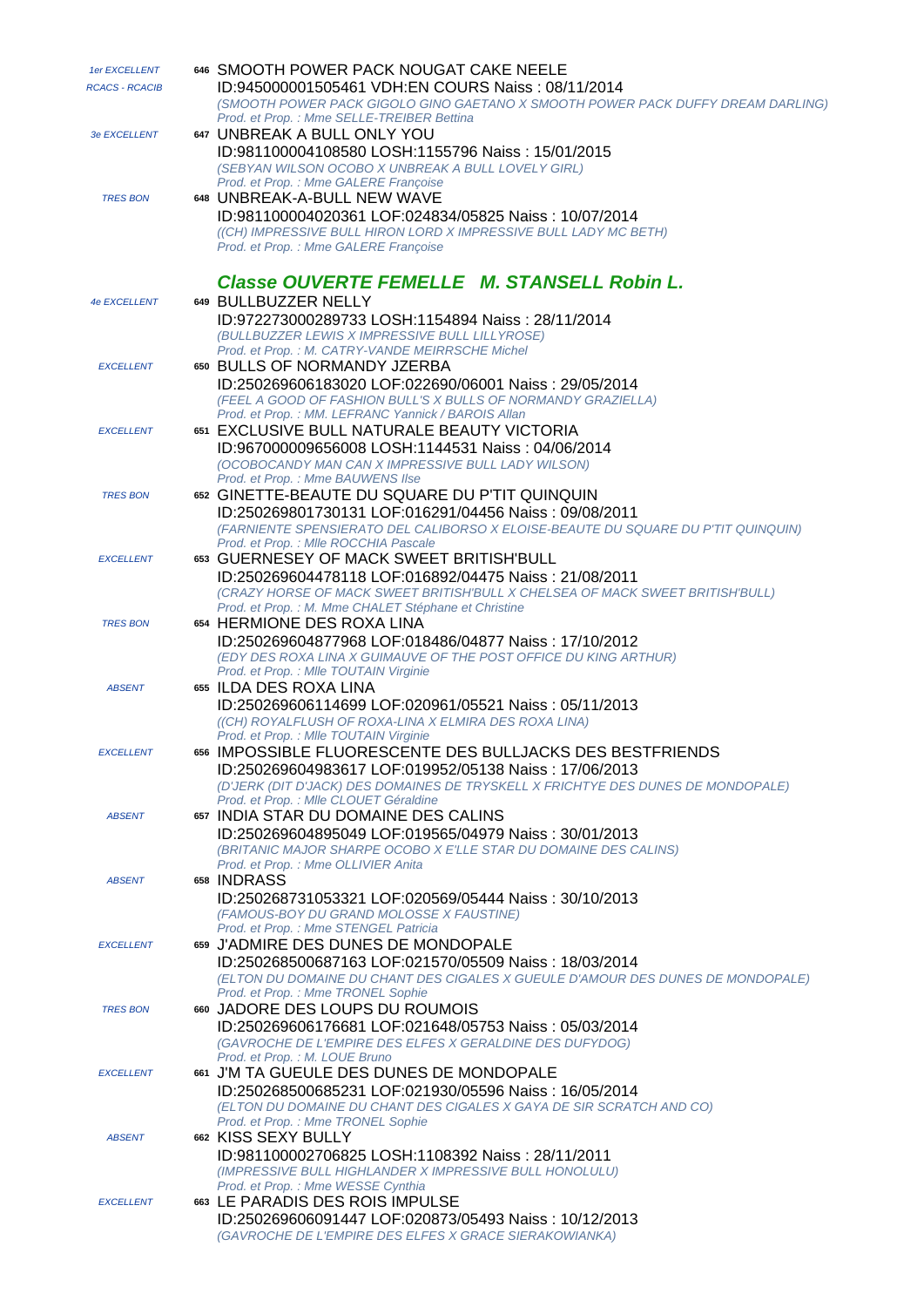| <b>TRES BON</b>         | Prod. et Prop. : Mme FERRER Ewa<br>664 LYVANBULL'S IVANA<br>ID:250268711079322 LOF:021096/05492 Naiss: 11/12/2013<br>((CH) OCOBO GOB STOPPA X GUADALUPE DES ROB AND SON BULLS)                                                                    |
|-------------------------|---------------------------------------------------------------------------------------------------------------------------------------------------------------------------------------------------------------------------------------------------|
| <b>3e EXCELLENT</b>     | Prod. et Prop.: M. GUILLON Johan<br>665 MELJANE CHERRY LIPS MYSTYLE<br>ID:941000014726087 KC:AR0900756 Naiss: 12/02/2013<br>((CH) MELJANE BULLDOGS KINGWILLIAM X (CH) MYSTYLE EYE CANDY OCOBO)                                                    |
| 2e EXCELLENT            | Prod. et Prop.: M.Mme MELJANE BULLDOGS<br>666 MY HOPE BULLDOGS CINDY<br>ID:938000000728109 LOE:2159902 Naiss: 11/05/2013<br>((CH) BLOKHEAD BULL BOBY CACHARELLO X INDIRA PRIYADARSHINI)                                                           |
| 1er EXCELLENT           | Prod. et Prop. : M. PENALVER Jorge<br>667 MYSTYLE TRUELY SCRUMPTIOUS                                                                                                                                                                              |
| <b>CACS - CACIB</b>     | ID:958000002058011 KC:AQ00746003 Naiss: 13/09/2012<br>((CH) OCOBO GOBSTOPPA X IMPRESSIVE BULL HELLO KITTY MYSTYLE)<br>Prod. et Prop.: M. DAVIS Kevin                                                                                              |
| <b>EXCELLENT</b>        | Classe JEUNE FEMELLE M. STANSELL Robin L.<br>668 BANDITBULLS ONE FOR EXCLUSIVE BULL ELSA<br>ID:967000009786261 LOSH:1164405 Naiss: 12/08/2015<br>(SHIPSHAPE BEYOND SUSPICION OCOBO X BANDITBULLS NORMA JANE)<br>Prod. et Prop. : Mme BAUWENS Ilse |
| <b>4e EXCELLENT</b>     | 669 BUBBLE STEEL LADY ARYA STARK<br>ID:250268731369237 LOF:024312 Naiss: 28/04/2015<br>((CH) IMPACT GOLD BULLS DES HAUTES FALAISES X (CH) GARNER HONEY DREAM)<br>Prod. et Prop. : Mme DAUDIN Carole                                               |
| 3e EXCELLENT            | 670 BUBBLE STEEL LADYBIRD LUCKY CHARM<br>ID:250268731482404 LOF:024606 Naiss: 21/08/2015<br>((CH) GARNER HANDSOME DREAM X DEL PAPIOL JEWEL IN THE SEA)<br>Prod. et Prop. : Mme DAUDIN Carole                                                      |
| <b>2e EXCELLENT</b>     | 671 BUBBLE STEEL LILLY ALLEN<br>ID:250268731369369 LOF:024311/06010 Naiss: 28/04/2015<br>((CH) IMPACT GOLD DES BULLS DES HAUTES FALAISES X (CH) GARNER HONEY DREAM)<br>Prod. et Prop. : Mme DAUDIN Carole                                         |
| <b>EXCELLENT</b>        | 672 BUBBLE STEEL LINDSAY WAGNER<br>ID:250268731482427 LOF:024609/06093 Naiss: 21/08/2015<br>((CH) GARNER HANDSOME DREAM X DEL PAPIOL JEWEL IN THE SEA)<br>Prod. et Prop. : Mme DAUDIN Carole                                                      |
| <b>EXCELLENT</b>        | 673 BULLBUZZER ONCE UPON A TIME<br>ID:972273000342106 LOSH:1161556 Naiss: 17/07/2015<br>(BULLBUZZER LEWIS X UNBREAK A BULL LTLPRINCES)<br>Prod. et Prop.: M. CATRY-VANDE MEIRSSCHE Michel                                                         |
| <b>TRES BON</b>         | 674 KING'S FEELING BULL ALQUIMIA<br>ID:938000000750103 LOE:2265194 Naiss: 06/06/2015<br>(KING'S FEELING BULL BEAUTIFULL RED X KINF'S FEELING BULL CANDY GRYL)<br>Prod. et Prop.: Mme GORRAIZ Amparo Ciganda                                       |
| <b>TRES BON</b>         | 675 KOUMA ILLIMON<br>ID:900118001007035 LOF:026351/06098 Naiss: 01/01/2015<br>(Z'ERIDANU DOG LOVE DANIEL'S JACK X NINA ILLIMON)<br>Prod. et Prop. : Mme M. MELICHOVA Monika et Ildiko                                                             |
| <b>EXCELLENT</b>        | 676 L'ABSOLUE DES DUNES DE MONDOPALE<br>ID:250268500818532 LOF:023917/05966 Naiss: 19/04/2015<br>(TOD'S BULLDOGS GENGIS KHAN X I AM A DREAM DES DUNES DE MONDOPALE)<br>Prod. et Prop.: Mme TRONEL Sophie                                          |
| 1er EXCELLENT           | 677 LADY DIANA DES CROQU'N BULLS<br>ID:250269606551453 LOF:024467/06177 Naiss: 30/08/2015                                                                                                                                                         |
| Meilleur de sexe opposé | (IKE DWIGHT DES CROQU'N BULLS X IMPRESSIVE BULL MILADY)<br>Prod. et Prop.: M. Mme VOLEAU Thierry et Nathanaëlle                                                                                                                                   |
| <b>TRES BON</b>         | 678 LADY GODIVA TAN'REI BULLS<br>ID:250268712299271 LOF:024577/05976 Naiss: 20/04/2015<br>((CH) SHIPSHAPE BEYOND SUSPICION OCOBO X UNBREAK-A-BULL MYSTIC)                                                                                         |
| <b>EXCELLENT</b>        | Prod. et Prop. : M. Mme CECCHINI<br>679 LADY IN RED TAN'REI BULLS<br>ID:250268712299390 LOF:024574/05946 Naiss: 20/04/2015<br>((CH) SHIPSHAPE BEYONG SUSPICION OCOBO X UNBREAK-A-BULL MYSTIC)<br>Prod. et Prop.: M. CECCHINI William              |
| <b>EXCELLENT</b>        | 680 LATOYA ILLIMON<br>ID:941000016086465 LOF:026352/06099 Naiss: 18/01/2015<br>(IMAGINE DI BELLA NATURA X DASENKA ILLIMON)<br>Prod. et Prop. : Mme ILLDIKO MELICHOVA                                                                              |
| <b>EXCELLENT</b>        | 681 LEELOO POP DES CROQU'N BULLS<br>ID:250269606468633 LOF:023699/06024 Naiss: 10/05/2015                                                                                                                                                         |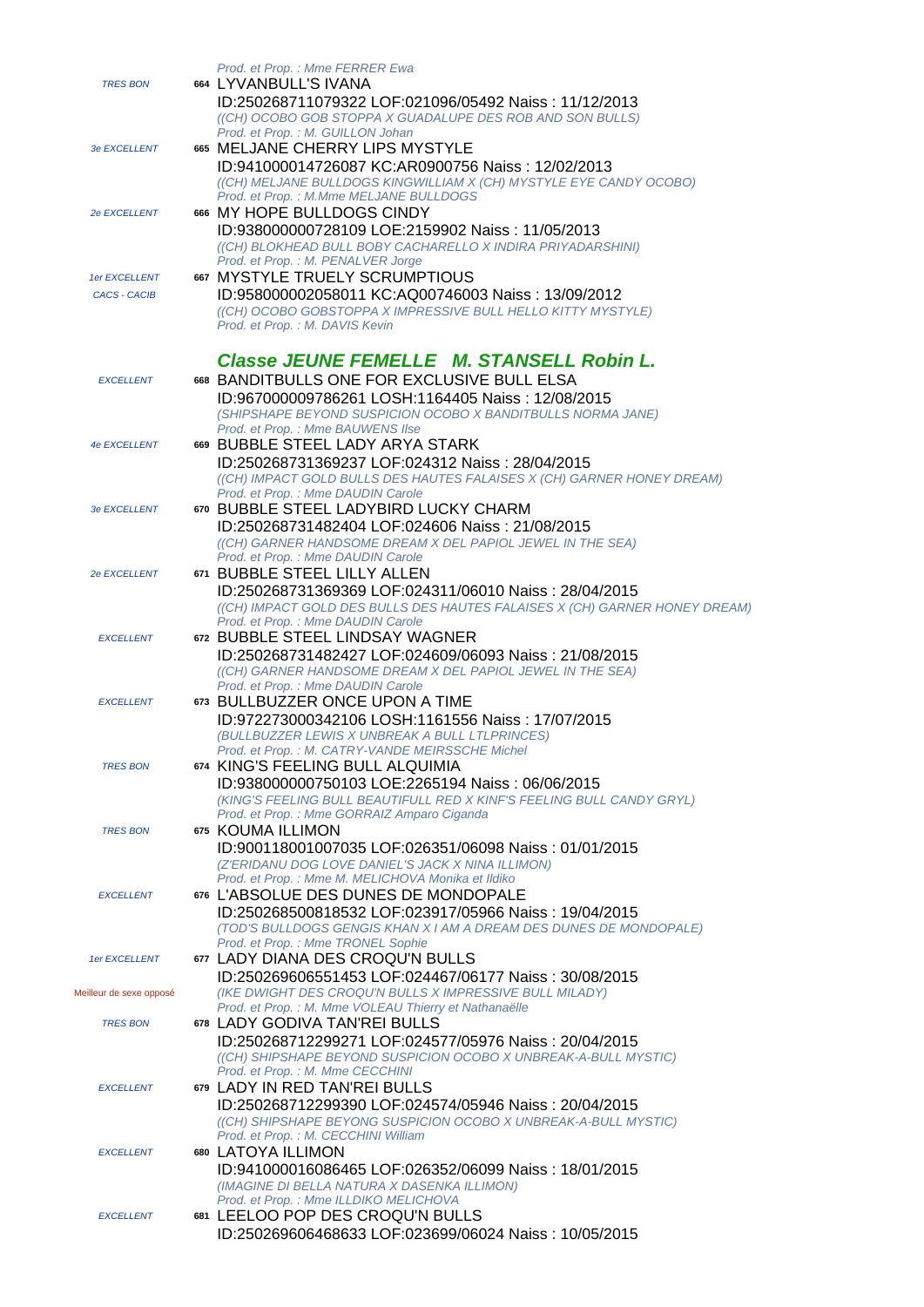|                        | (MR JEANS FROM THE BULLS COMPAGNIE MELLOWMOOD X BLUXUS EXETER)                                                                         |
|------------------------|----------------------------------------------------------------------------------------------------------------------------------------|
|                        | Prod. et Prop. : M. Mme VOLEAU Thierry et Nathanaëlle                                                                                  |
| <b>EXCELLENT</b>       | 682 LIBERTY OF PRETTY MASTER BULLDOG                                                                                                   |
|                        | ID:250269606439425 LOF:023380/05959 Naiss: 02/04/2015                                                                                  |
|                        | (FOREST MASTER OF MACK SWEET BRITISH'BULL X GIFT OF LOVE OF MACK SWEET BRITISH'BULL)<br>Prod. et Prop. : Mme M. FERON Lydie et Sylvain |
| <b>EXCELLENT</b>       | 683 LIL'KIM BULLS SAVE THE QUEEN                                                                                                       |
|                        |                                                                                                                                        |
|                        | ID:250269606433319 LOF:024157 Naiss: 24/04/2015<br>((CH) IMPRESSIVE BULL KWINSTON X (CH) MELLOWMOOD HEART OF GOLD)                     |
|                        | Prod. et Prop. : M. Mile GARCIA Allan / LE FLEM Aurélie                                                                                |
| <b>ABSENT</b>          | 684 LILLY WOOD DES BULLS DES HAUTES FALAISES                                                                                           |
|                        | ID:250268712367440 LOF:025350/06162 Naiss: 17/08/2015                                                                                  |
|                        | ((CH) GARNER HANDSOME DREAM X RED ROSE MY GAL-BULL)                                                                                    |
|                        | Prod. et Prop. : Mme LEGRIS Aurélie                                                                                                    |
| <b>TRES BON</b>        | 685 LISA OF NAUGHTY BULL'S                                                                                                             |
|                        | ID:250268601054704 LOF:024202/06151 Naiss: 23/07/2015                                                                                  |
|                        | (SEBYAN WILSON OCOBO X LYVANBULL'S HADEL)                                                                                              |
|                        | Prod. et Prop. : Mme M. GIRAUD Carole et Christophe                                                                                    |
| <b>EXCELLENT</b>       | 686 LITTLE FIONA LUCY STOCKY FAMILY                                                                                                    |
|                        | ID:250269606476603 LOF:023613/05997 Naiss: 04/05/2015                                                                                  |
|                        | (GROS NOUNOURS DES BULLDOGS DE L'AVESNOIS X MENIRA'S FIONA)                                                                            |
|                        | Prod. et Prop. : Mme M. SZURCZEC Sabine / CHARDON Kévin                                                                                |
| <b>EXCELLENT</b>       | 687 LITTLE SUSHI DES CROQU'N BULLS                                                                                                     |
|                        | ID:250269606458733 LOF:023700/06064 Naiss: 10/05/2015                                                                                  |
|                        | (MR JEANS FROM THE BULLS COMPAGNIE MELLOWMOOD X BLUXUS EXETER)<br>Prod. et Prop. : M. Mme VOLEAU Thierry et Nathanaëlle                |
| <b>ABSENT</b>          | 688 LOVE ME DES ROXA LINA                                                                                                              |
|                        | ID:250269811220831 LOF:024126 Naiss: 03/06/2015                                                                                        |
|                        | (ROYALFLUSH OF ROXA-LINA X ROSE LILLY HENRIETTE DYSKRETNY UROK BURZUAZJI)                                                              |
|                        | Prod. et Prop. : MIIe TOUTAIN Virginie                                                                                                 |
| <b>EXCELLENT</b>       | 689 LOVNA STAR DU JARDIN DES BULLS                                                                                                     |
|                        | ID:250268712335219 LOF:023991/06046 Naiss: 03/07/2015                                                                                  |
|                        | (FARNIENTE SPENSIERATO DEL CALIBORSO X GIPSY-LOU DU JARDIN DES BULLS)                                                                  |
|                        | Prod. et Prop. : Mme PODEVIN Lysiane                                                                                                   |
| <b>ABSENT</b>          | 690 LUCY-IN-THE-SKY-WITH-DIAMOND DU PFIRTAKER BULLS                                                                                    |
|                        | ID:250269810658601 LOF:023760 Naiss: 19/02/2015                                                                                        |
|                        | ((CH) SMOOTH POWER PACK GIGOLO GINO GAETANO X ERMANY DE KALINKA DES ROCHES BLANCHES)                                                   |
|                        | Prod. et Prop.: Mme DOPPLER Elisabeth                                                                                                  |
| <b>EXCELLENT</b>       | 691 LUTECE DES BULL'S FOURIOUS                                                                                                         |
|                        | ID:250268731355252 LOF:023667/06036 Naiss: 07/04/2015                                                                                  |
|                        | (D'JERK (DIT D'JACK) DES DOMAINES DE TRYSKELL X IZZIE DES DUNES DE MONDOPALE)<br>Prod. et Prop. : Mme M. THOREL Véronique et Bertrand  |
| <b>EXCELLENT</b>       | 692 MELJANE SHE IS NO LADY                                                                                                             |
|                        | ID:941000018463885 LOE:2267889 Naiss: 30/07/2015                                                                                       |
|                        | (LA CHATA WHITE BOY X MELJANE SUGAR MICE)                                                                                              |
|                        | Prod. et Prop.: Mme STAINFORTH Melani                                                                                                  |
| <b>TRES BON</b>        | 693 ODIL VAN TROD                                                                                                                      |
|                        | ID:981100004180085 LOSH:1162153 Naiss: 25/06/2015                                                                                      |
|                        | (MR. WINSTON VAN TROD X MONA)                                                                                                          |
|                        | Prod. et Prop. : Mr WILLEMS Geert                                                                                                      |
| <b>EXCELLENT</b>       | 694 OUPS BULLBUZZER                                                                                                                    |
|                        | ID:972273000342823 LOSH:1161557 Naiss: 17/07/2015                                                                                      |
|                        | ((CH) LEWIS BULLBUZZER X UNBREAK A BULL LITTLEPRINCESS)                                                                                |
|                        | Prod. et Prop.: M. CATRY VANDE MEIRSSCHE Michel                                                                                        |
| <b>ABSENT</b>          | 695 SHIPSHAPE SENT FROM HEAVEN FOR EXCLUSIVE BULL                                                                                      |
|                        | ID:123456789101112 KC:? Naiss: 15/04/2015                                                                                              |
|                        | ((CH) SHIPSHAPE BEYOND SUSPICION OCOBO X (CH) OCOBO HEART BREAKER AT SHIPSHAPE)<br>Prod. et Prop.: M. DAVIS Kevin                      |
|                        |                                                                                                                                        |
|                        | Classe PUPPY FEMELLE M. STANSELL Robin L.                                                                                              |
| <b>TRES PROMETTEUR</b> | 696 BREEDER'S CUP LIKE-A-SUICIDE-GIRLS                                                                                                 |
|                        | ID:250269810691794 LOF:024622/06129 Naiss: 23/09/2015                                                                                  |
|                        | ((CH) MIKANTRIBE X-FILE X BREEDER'S CUP IXTREME MODEL LOOK)                                                                            |
|                        | Prod. et Prop. : Mme DEMEURIE Karine                                                                                                   |
| <b>TRES PROMETTEUR</b> | 697 BULLS OF NORMANDY LILY CHIC                                                                                                        |
|                        | ID:250269606605163 LOF:024822/06483 Naiss: 19/11/2015                                                                                  |
|                        | (MELJANE STRONG WORLD X BULLS OF NORMANDY GODIVA'S)                                                                                    |
|                        | Prod. et Prop.: M. LEFRANC Yannick                                                                                                     |
| <b>ABSENT</b>          | 698 LAMBADA DI VENDRA NERA                                                                                                             |
|                        | ID:250269606464373 LOF:024663 Naiss: 28/09/2015                                                                                        |
|                        | ((CH) OXOLA BULL JETHRO GIBB'S X IRIS (DITE ILEDEGARDE) DU CLOS STEFANEL)                                                              |
|                        | Prod. et Prop. : Mlle M. MAISON Donia / OLIVET Julien                                                                                  |
| <b>ABSENT</b>          | 699 LEAGUE WINNER DE KALINKA DES ROCHES BLANCHES                                                                                       |